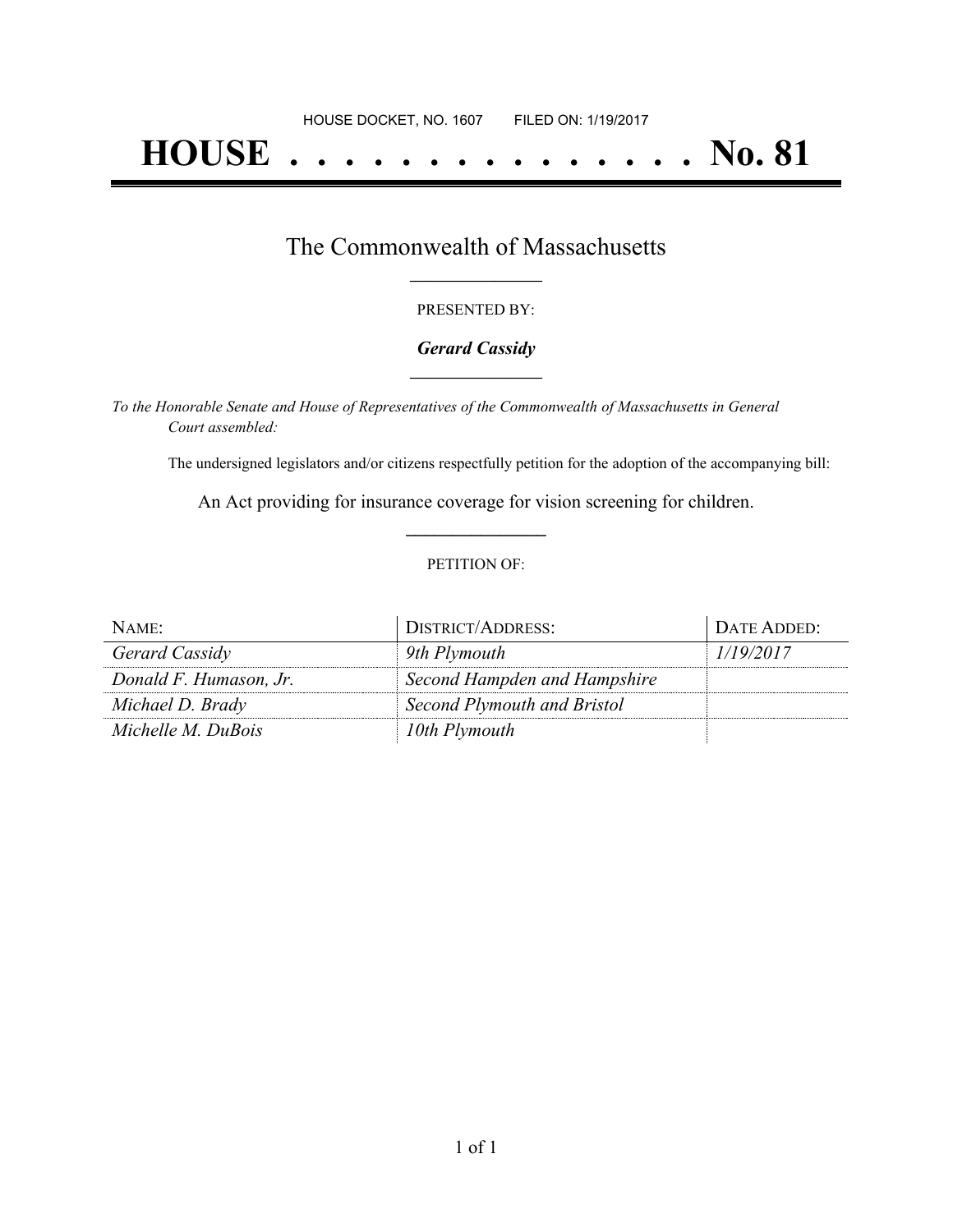#### HOUSE DOCKET, NO. 1607 FILED ON: 1/19/2017

## **HOUSE . . . . . . . . . . . . . . . No. 81**

By Mr. Cassidy of Brockton, a petition (accompanied by bill, House, No. 81) of Gerard Cassidy and others for legislation to provide for insurance coverage for vision screening for children. Children, Families and Persons with Disabilities.

### [SIMILAR MATTER FILED IN PREVIOUS SESSION SEE SENATE, NO. *82* OF 2015-2016.]

## The Commonwealth of Massachusetts

**In the One Hundred and Ninetieth General Court (2017-2018) \_\_\_\_\_\_\_\_\_\_\_\_\_\_\_**

**\_\_\_\_\_\_\_\_\_\_\_\_\_\_\_**

An Act providing for insurance coverage for vision screening for children.

Be it enacted by the Senate and House of Representatives in General Court assembled, and by the authority *of the same, as follows:*

1 SECTION 1. Chapter 32A of the General Laws, as appearing in the 2006 Official

2 Edition, is hereby amended by inserting after section 17I the following section:

 Section 17J. The commission shall provide to any active or retired employee of the commonwealth who is insured under the group insurance commission coverage for the cost of a vision screening for children conducted within 12 months prior to entering kindergarten, pursuant to the first paragraph of section 57 of chapter 71. The vision screening shall be conducted by personnel approved by the department of public health and trained in vision screening techniques developed by the department of public health in consultation with the department of education.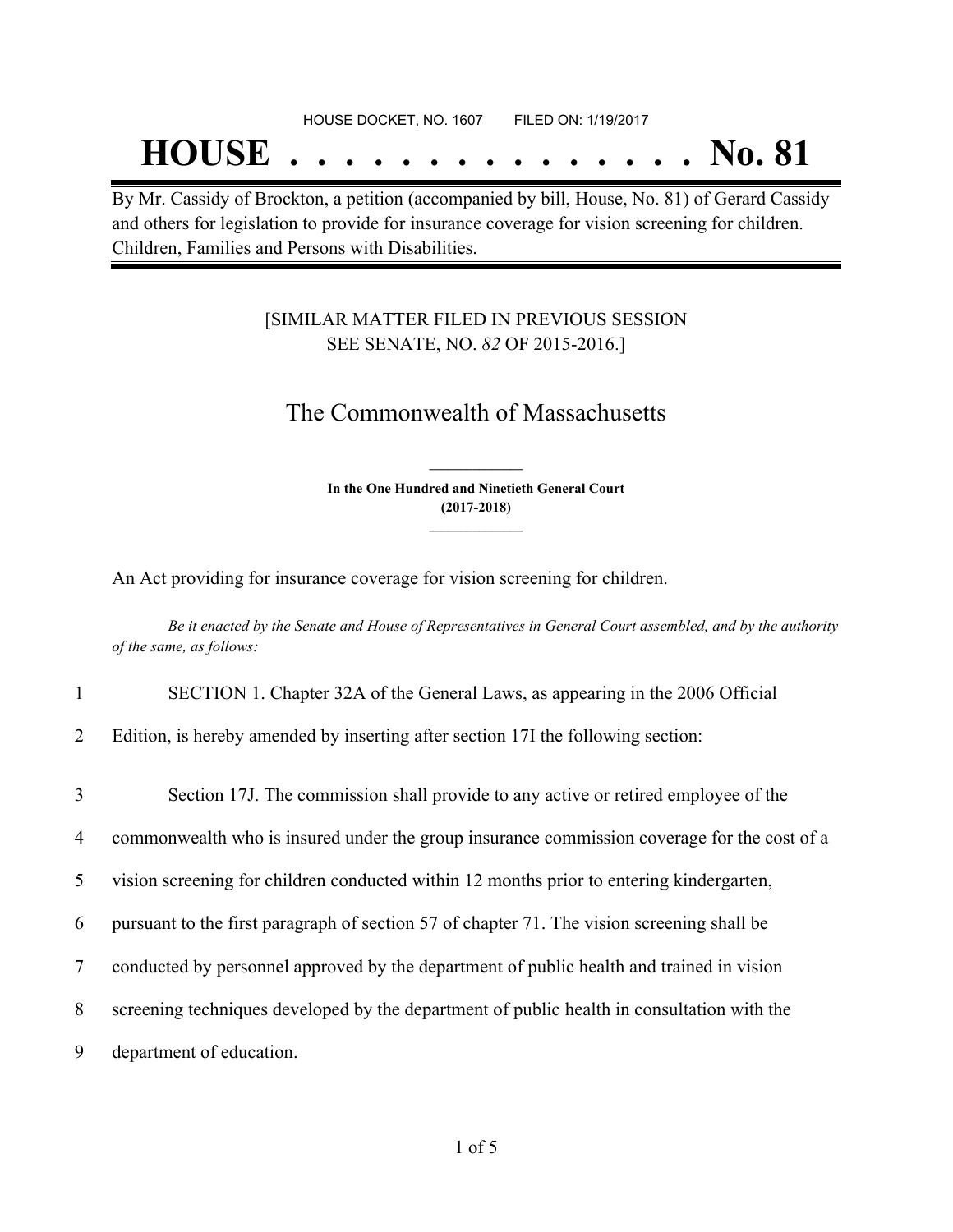| 10 | For children who fail to pass the vision screening and for children diagnosed with              |
|----|-------------------------------------------------------------------------------------------------|
| 11 | neurodevelopmental delay, the commission shall provide coverage of a comprehensive eye          |
| 12 | examination performed by a licensed optometrist or ophthalmologist chosen by the child's parent |
| 13 | or guardian indicating any pertinent diagnosis, treatment, prognosis, recommendation and        |
| 14 | evidence of follow-up treatment, if necessary.                                                  |
| 15 | SECTION 2. Chapter 118E of the General Laws is hereby amended by inserting after                |
| 16 | section 10F the following section: —                                                            |
| 17 | Section 10G. The division shall provide coverage for the cost of a vision screening for         |
| 18 | children conducted within 12 months prior to entering kindergarten, pursuant to the first       |
| 19 | paragraph of section 57 of chapter 71. The vision screening shall be conducted by personnel     |
| 20 | approved by the department of public health and trained in vision screening techniques          |
| 21 | developed by the department of public health in consultation with the department of education.  |
| 22 | For children who fail to pass the vision screening and for children diagnosed with              |
| 23 | neurodevelopmental delay, the division shall provide coverage of a comprehensive eye            |
| 24 | examination performed by a licensed optometrist or ophthalmologist chosen by the child's parent |
| 25 | or guardian indicating any pertinent diagnosis, treatment, prognosis, recommendation and        |
| 26 | evidence of follow-up treatment, if necessary.                                                  |
| 27 | SECTION 3. Chapter 175 of the General Laws is hereby amended by inserting after                 |
| 28 | section 110L the following section: —                                                           |
| 29 | Section 110M. Any blanket or general policy of insurance which is delivered or issued           |
| 30 | for delivery within or without the commonwealth and which covers residents of the               |
| 31 | commonwealth and any employees health and welfare fund which is promulgated or renewed to       |

of 5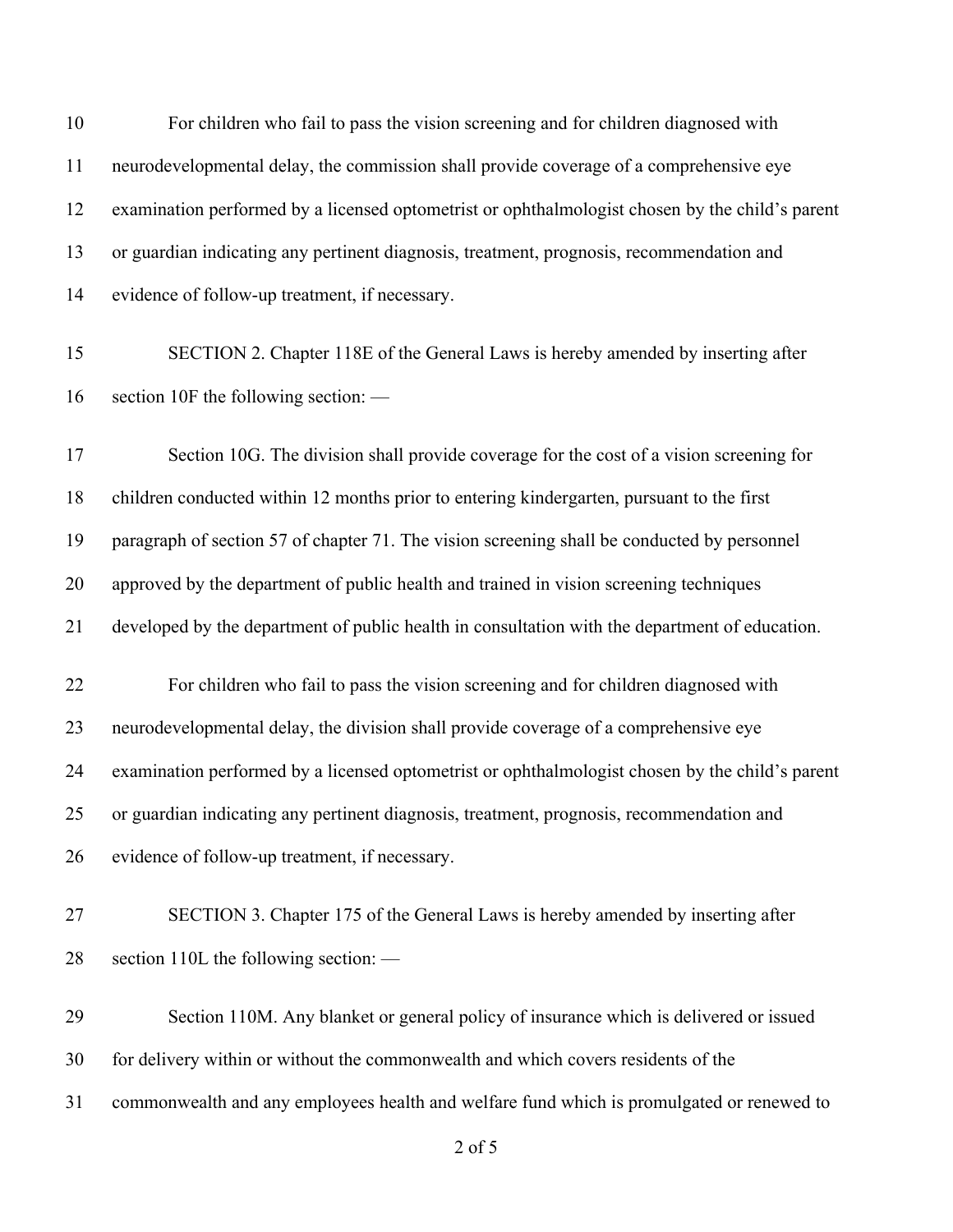any person or group of persons in the commonwealth shall provide coverage for a vision screening for children conducted within 12 months prior to entering kindergarten, pursuant to the first paragraph of section 57 of chapter 71.. The vision screening shall be conducted by personnel approved by the department of public health and trained in vision screening techniques developed by the department of public health in consultation with the department of education.

 For children who fail to pass the vision screening and for children diagnosed with neurodevelopmental delay, coverage shall be provided for a comprehensive eye examination performed by a licensed optometrist or ophthalmologist chosen by the child's parent or guardian indicating any pertinent diagnosis, treatment, prognosis, recommendation and evidence of follow-up treatment, if necessary.

 SECTION 4. Chapter 176A of the General Laws, is hereby amended by inserting after section 8Z the following section:—

 Section 8AA. Any contract between a subscriber and the corporation under an individual or group hospital service plan that provides hospital expense and surgical expense insurance, delivered, issued, or renewed by agreement between the insurer and the policyholder; within or without the commonwealth, shall provide coverage for a vision screening for children conducted within 12 months prior to entering kindergarten, pursuant to the first paragraph of section 57 of chapter 71. The vision screening shall be conducted by personnel approved by the department of public health and trained in vision screening techniques developed by the department of public health in consultation with the department of education.

 For children who fail to pass the vision screening and for children diagnosed with neurodevelopmental delay, coverage shall be provided for a comprehensive eye examination

of 5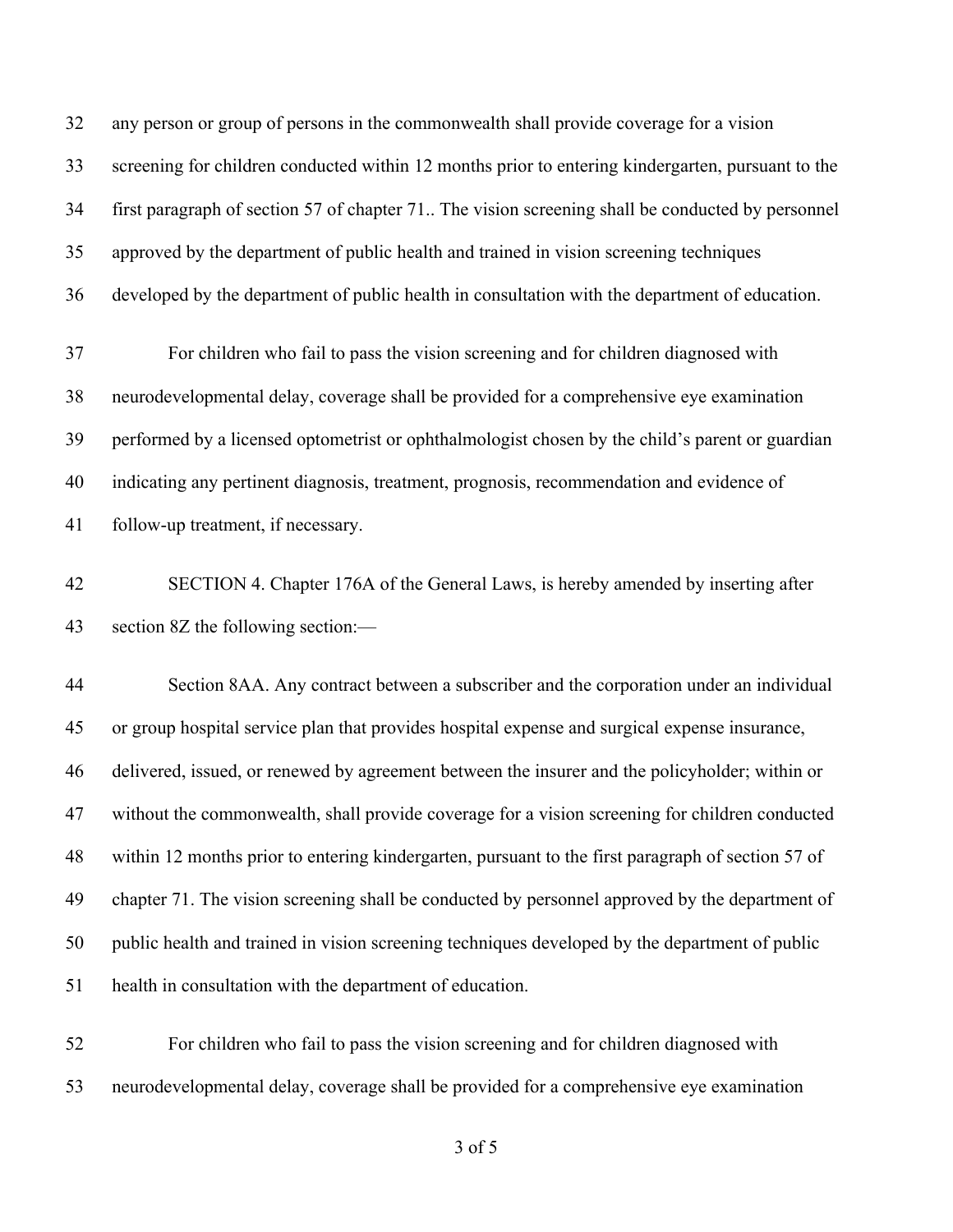performed by a licensed optometrist or ophthalmologist chosen by the child's parent or guardian indicating any pertinent diagnosis, treatment, prognosis, recommendation and evidence of follow-up treatment, if necessary.

 SECTION 5. Chapter 176B of the General Laws is hereby amended by inserting after section 4Z the following section:—

 Section 4AA. Any subscription certificate under an individual or group medical service agreement which provides hospital expense and surgical expense insurance, delivered, issued, or renewed by agreement between the insurer and the policyholder, within or without the commonwealth, shall provide coverage for a vision screening for children conducted within 12 months prior to entering kindergarten, pursuant to the first paragraph of section 57 of chapter 71. The vision screening shall be conducted by personnel approved by the department of public health and trained in vision screening techniques developed by the department of public health in consultation with the department of education.

 For children who fail to pass the vision screening and for children diagnosed with neurodevelopmental delay, coverage shall be provided for a comprehensive eye examination performed by a licensed optometrist or ophthalmologist chosen by the child's parent or guardian indicating any pertinent diagnosis, treatment, prognosis, recommendation and evidence of follow-up treatment, if necessary.

 SECTION 6. Chapter 176G of the General Laws is hereby amended by inserting after section 4S the following section:—

 Section 4T. Any group health maintenance contract, except contracts providing supplemental coverage to Medicare or to other government programs, delivered, issued or

of 5